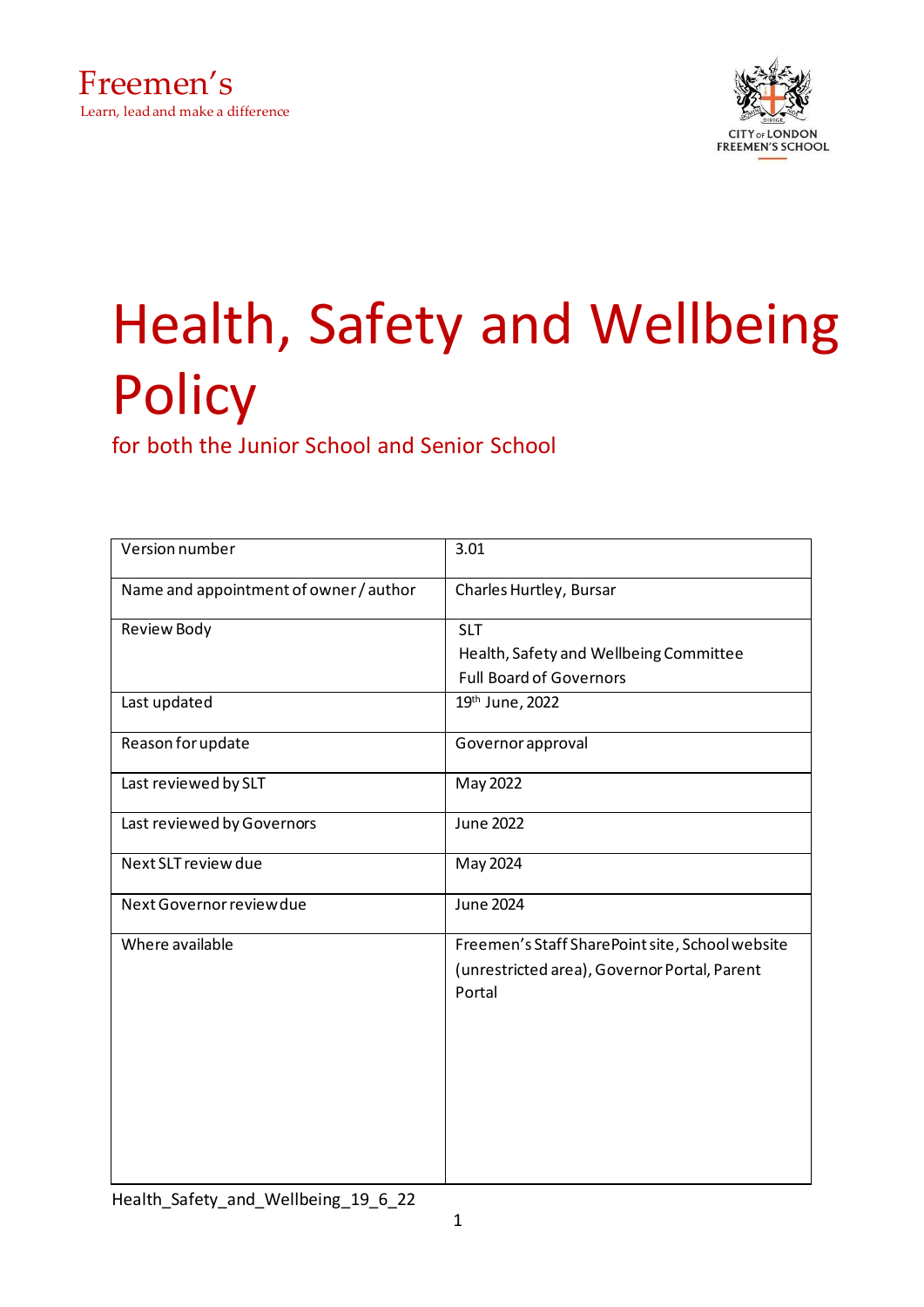





## **HEALTH, SAFETY AND WELLBEING POLICY STATEMENT**

Under both Paragraph 11 of the *Independent School Standards Regulations 2014* and Paragraph 6.1 of the *National Minimum Standards for Boarding Schools 2015*, City of London Freemen's School is obliged to have a written Health, Safety and Wellbeing Policy. This Policy is designed to demonstrate the School complies with relevant health, safety and wellbeing laws, principally the *Health and Safety At Work Act 1974* and regulations made under that Act. It is also mindful of the non-statutory DfE advice *Health and Safety: responsibilities and duties for schools (2022)* and the Health & Safety Executive's advice: *Sensible health and safety management in schools*.

This Policy is updated by the author as events or changes to legislation demand. It is reviewed biennially by the Senior Leadership Team, Health, Safety & Wellbeing Committee and Full Board of Governors. It should be read in conjunction with the following whole-school documents:

- *Boarding Handbook*
- *Boarding Policy*
- *First Aid Policy*
- *Safeguarding Policy*
- *Trips and Visits Policy*
- *Transport Policy*

This Policy is also informed by and is in line with the City of London Health, Safety and Wellbeing Strategy 201-23 and City of London's HSP1 - Corporate Health, Safety and Wellbeing Policy (see latest versions online [Health & Safety \(sharepoint.com\)\)](https://corpoflondon.sharepoint.com/sites/Intranet/SitePages/Health-and-Safety-2.aspx).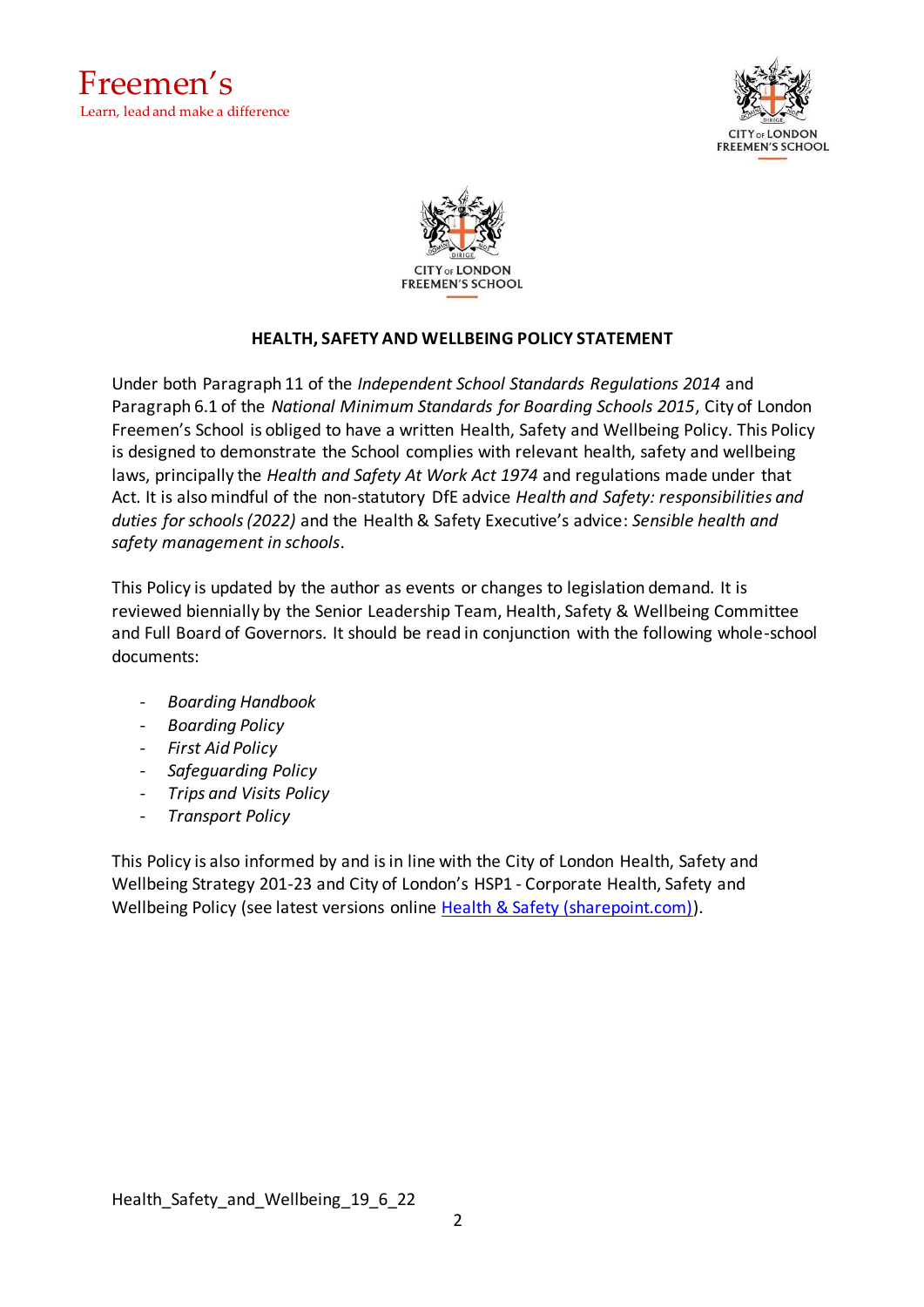

## **1. ANNUAL STATEMENT OF HEALTH,SAFETY AND WELLBEING BY THE CHAIRMAN OF BOARD OF GOVERNORS**

As Governors of the City of London Freemen's School, we fully recognise our collective responsibility for providing a safe and healthy school for all our employees, students, parents, visitors, contractors and anyone else affected by our activities. On behalf of the City of London Corporation as employer, we attach the highest priority to ensuring that all the operations within the school environment, both educational and support, are delivered in a manner that is safe and healthy for all. The Governors are committed to promoting the welfare of all in our community so that effective learning can take place.

We fulfil our responsibility as Governors by appointing Nicholas Goddard as Governor with responsibility for overseeing health, safety and wellbeing.

Day to day responsibility for the operation of health, safety and wellbeing at the school is vested with the Bursar reporting to the Head. The Bursar has overall responsibility for monitoring health, safety and wellbeing within the school and for reporting any serious breaches to me through the Head. With the City Surveyor, he is responsible for ensuring compliance with Construction (Design and Management) (CDM) Regulations 2015. As Governors, we have specified that the school should adopt the following framework for managing health, safety and wellbeing:

- That the Governor overseeing health, safety and wellbeing, attends the termly meetings of the school's Health, Safety and Wellbeing Committee whenever possible and receives copies of all relevant paperwork;
- That full compliance is all accorded to the City's Corporate Health, Safety and Wellbeing Policy (see online for latest version) including the requirement for monitoring, safety assurance and inspections;
- That a report on health, safety and wellbeing covering: statistics on accidents to students, staff and visitors; staff training; fire practices and all new or revised related policies and procedures isreported at each term's Governors' meeting;
- That the minutes of the Health, Safety and Wellbeing Committee's termly meeting are provided at each meeting of the full Board of Governors, together with any other issues on health, safety and wellbeing that the Bursar as Chairman of the Health, Safety and Wellbeing Committee considers need to be brought to the Board's attention.
- That the school will take reasonable steps to ensure that staff and pupils are not exposed to risks to their health, safety and wellbeing. This applies to activities on or off school premises, in and out of the classroom.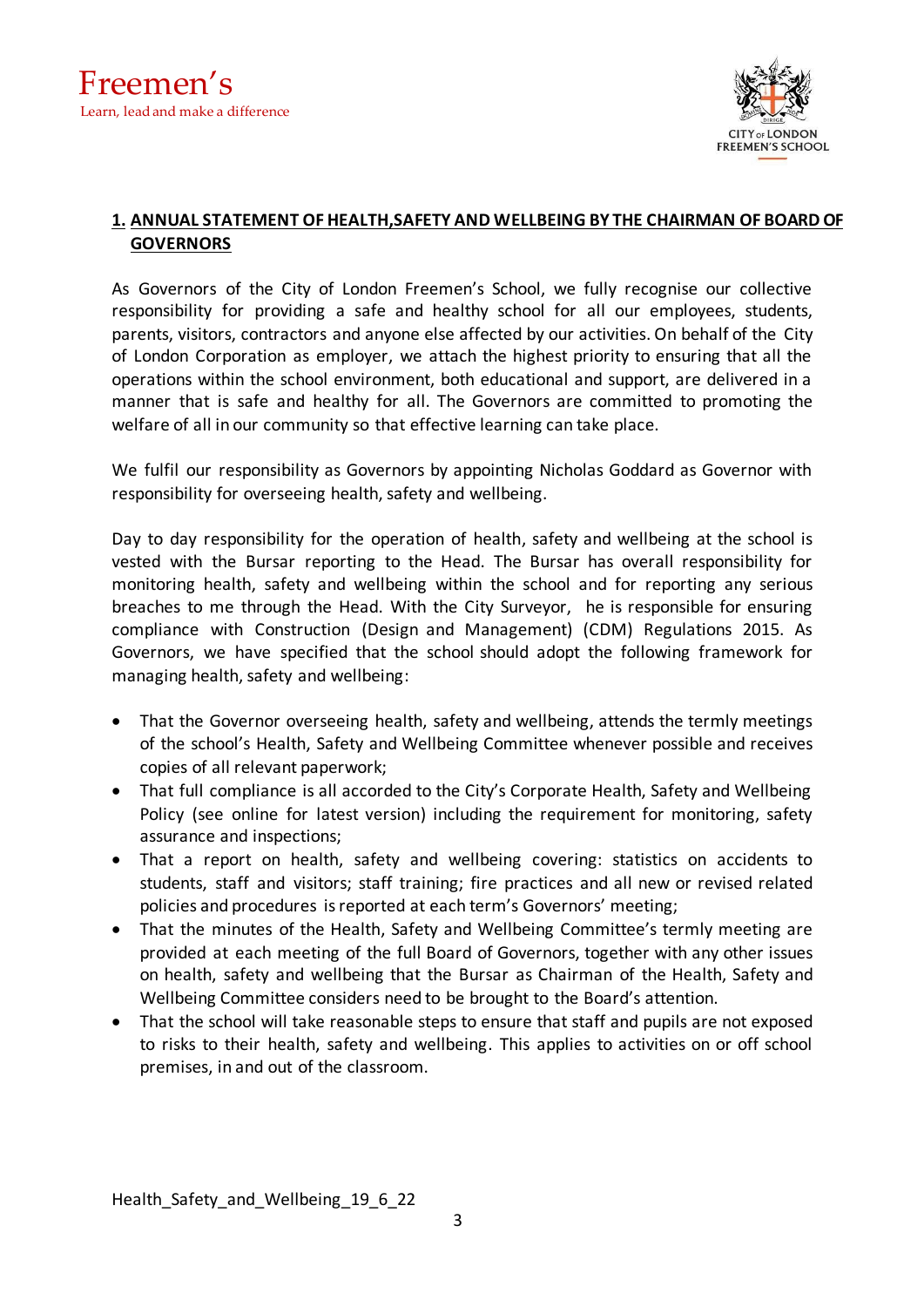

- That the external fabric of the school, its plant, equipment and systems of work are surveyed and inspected regularly by competent professionals and that their recommendations and cyclical planning form the basis of the school's routine maintenance programmes;
- That robust arrangements including adequate monitoring is in place for the control of contractors working anywhere on the school site / premises;
- That the school's adherence to health, safety and wellbeing in catering and cleaning of the food preparation and eating areas is subject to external inspection by the Environmental Health Officer. In addition, the Catering Manager and the Facilities Manager arranges for an independent hygiene and safety audit of food storage, meal preparation and food serving areas three times a year, together with regular external deep cleaning and pest control services, and that these arereported to the Health, safety and wellbeing Committee;
- That the school has a fire risk assessment, carried out by a suitably competent external risk assessment consultant, and that this is updated every three years or more frequently if significant changes are made to the interior of buildings or on significant change of usage. The Health, safety and wellbeing Committee should review this risk assessment every time itis amended;
- That safety assurance inspection reports showing action required and timescales should be monitored by the Health, safety and wellbeing Committee;
- That a suitable and sufficient risk assessment for legionella/water hygiene management is periodically completed (frequency based on risk assessment) and that a suitable scheme of control is developed, implemented and monitored including monthly water temperature testing regimes;
- That suitable arrangements are in place for the day to day management of any asbestos containing materials (ACMs) so as to prevent them from being disturbed, forming part of our duty to manage asbestos;
- That the school has a comprehensive policy in place for the training and induction of new staff in health, safety and wellbeing related issues, which should include basic manual handling and working at height training where appropriate. Health, safety and wellbeing training that is related to an individual member of staff's functions, such as a science technician, will be providedin addition to the "standard" induction training. An adequate number of staff, teaching and non-teaching will be trained and qualified in first aid.

All members of staff are responsible for taking reasonable care of their own safety, that of students, visitors, temporary staff, volunteers and contractors. They are responsible for cooperating with the Head, the Bursar and other members of the Senior Leadership Team in order to enable the Governors to comply with health, safety and wellbeing requirements. Finally, all members of staff are responsible for reporting any risks or defects to the Bursar, Head of Operations or the Facilities Manager.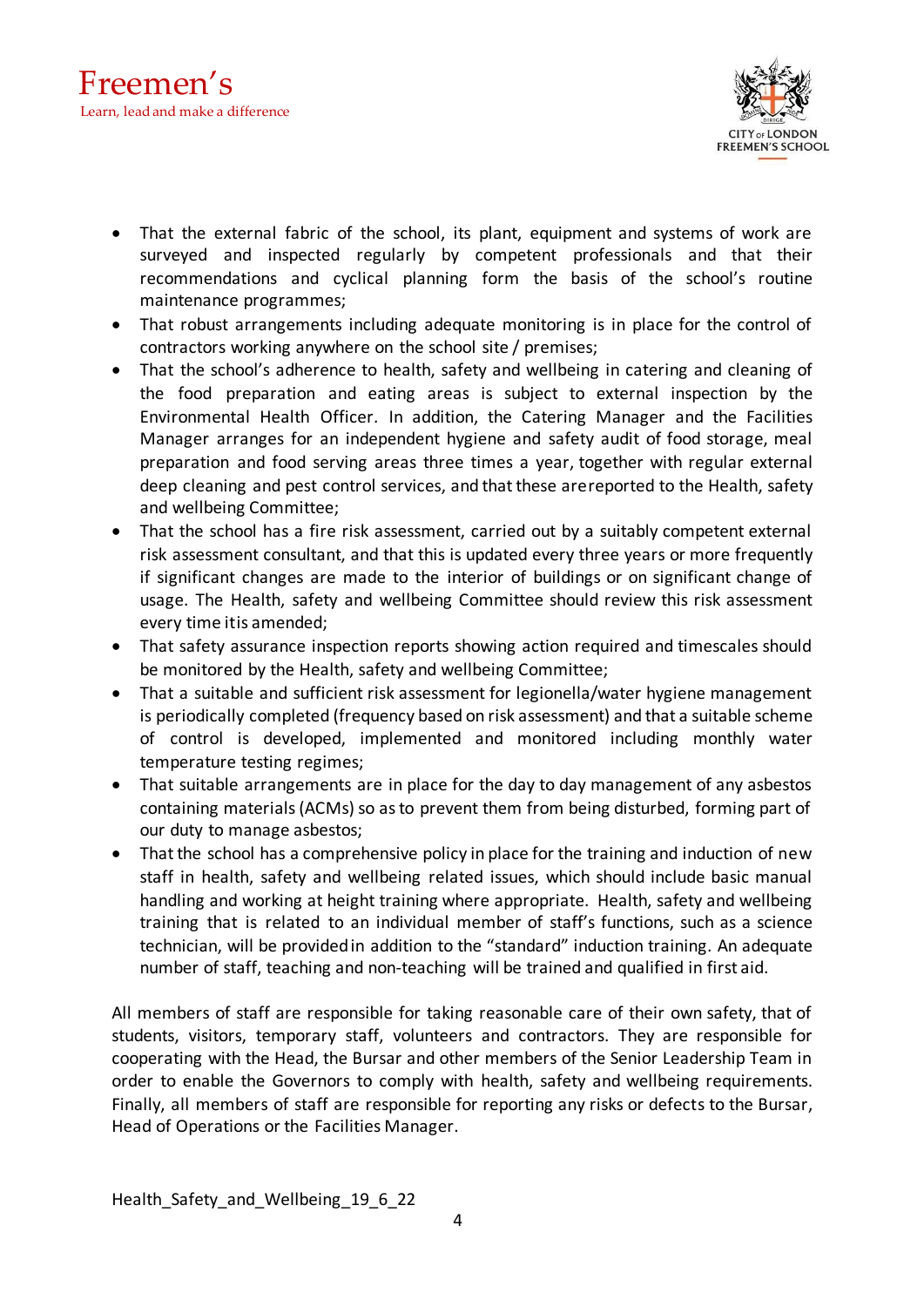

All employees are briefed on the availability of this statement on the school's Shared Area. They will be advised as and when it is reviewed, added to or modified. Details of the organisation and arrangements for carrying out the policy are to be found in Parts 2 and 3 of this document. This policy will be displayed on the school's website.

Signed: Philip Woodhouse, Chairman of Board of Governors

Date: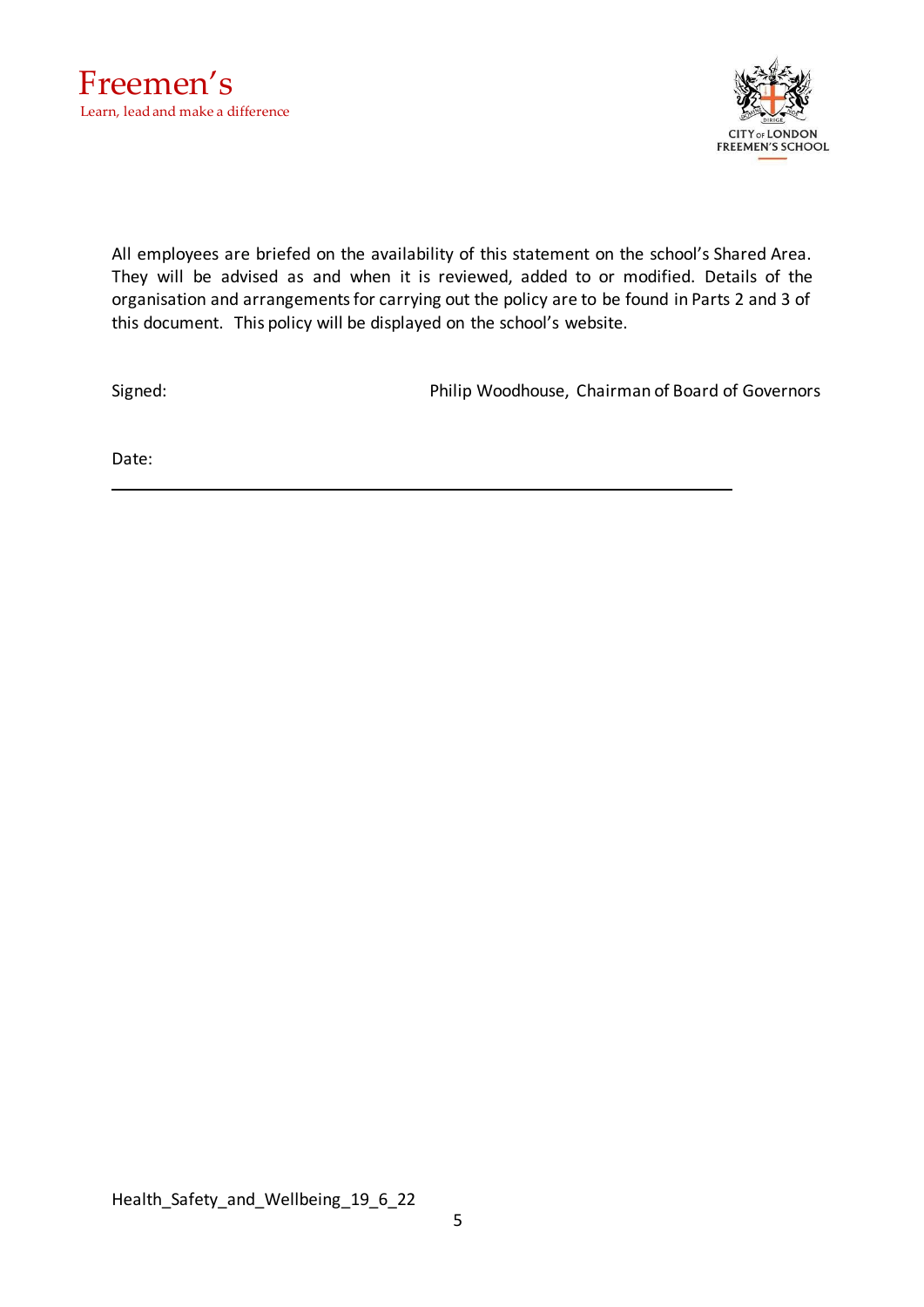

## **2. ORGANISATION FOR HEALTH, SAFETY & WELLBEING**

The School is aware of its duty to appoint one or more 'competent persons' who has the necessary skills, knowledge and experience to give sensible guidance about managing the health, safety and wellbeing risks at the school. The School's competent persons are Peter Dempsey, City of London Health, Safety and Wellbeing Manager (Property) and David Renshaw, City of London Health, Safety and Wellbeing Manager (Water and Asbestos).

Although the Governors of the School are accountable for the health, safety and wellbeing of school staff and pupils, day-to-day responsibility is delegated to the Headmaster and other school leaders as follows.

## **The Headmaster will**:

- Implement the requirements of this Policy and ensure compliance with all health, safety and wellbeing legislation within the school;
- Demonstrate a personal commitment to health, safety and wellbeing by providing visible and active leadership and leading by example;
- Ensure a positive health, safety and wellbeing culture is evident and a proactive approach to health, safety and wellbeing management is adopted within the school;
- Ensure all school decisions (including new projects, procurement decisions, contractor selection, office moves etc.) fully take into account health, safety and wellbeing considerations;
- Ensure that health, safety and wellbeing is adequately resourced with both time and finances and that managers make adequate provision in their budgets for managing health, safety and wellbeing;
- Ensure suitable persons are nominated to undertake key health, safety and wellbeing functions within the school and to ensure these individuals are adequately supported and suitably trained;
- Appoint persons to assist him with meeting the safety objectives, standards and checks detailed in this policy.

I have the delegated responsibility for ensuring compliance with the School's Health, Safety and Wellbeing Policy. I have delegated day-to-day responsibility for organising health, safety and wellbeing to the Bursar. This policy document consists of three parts: the General Statement by the Chairman of Board of Governors; this description of the organisation for health, safety and wellbeing and, lastly, the detailed arrangements for health, safety and wellbeing.

All employees of the School have a duty to look after their own and others' health, safety and wellbeing. More specifically, all staff have a duty in common law, while acting *in loco parentis*, to look after pupils in the same way that a prudent parent would do so.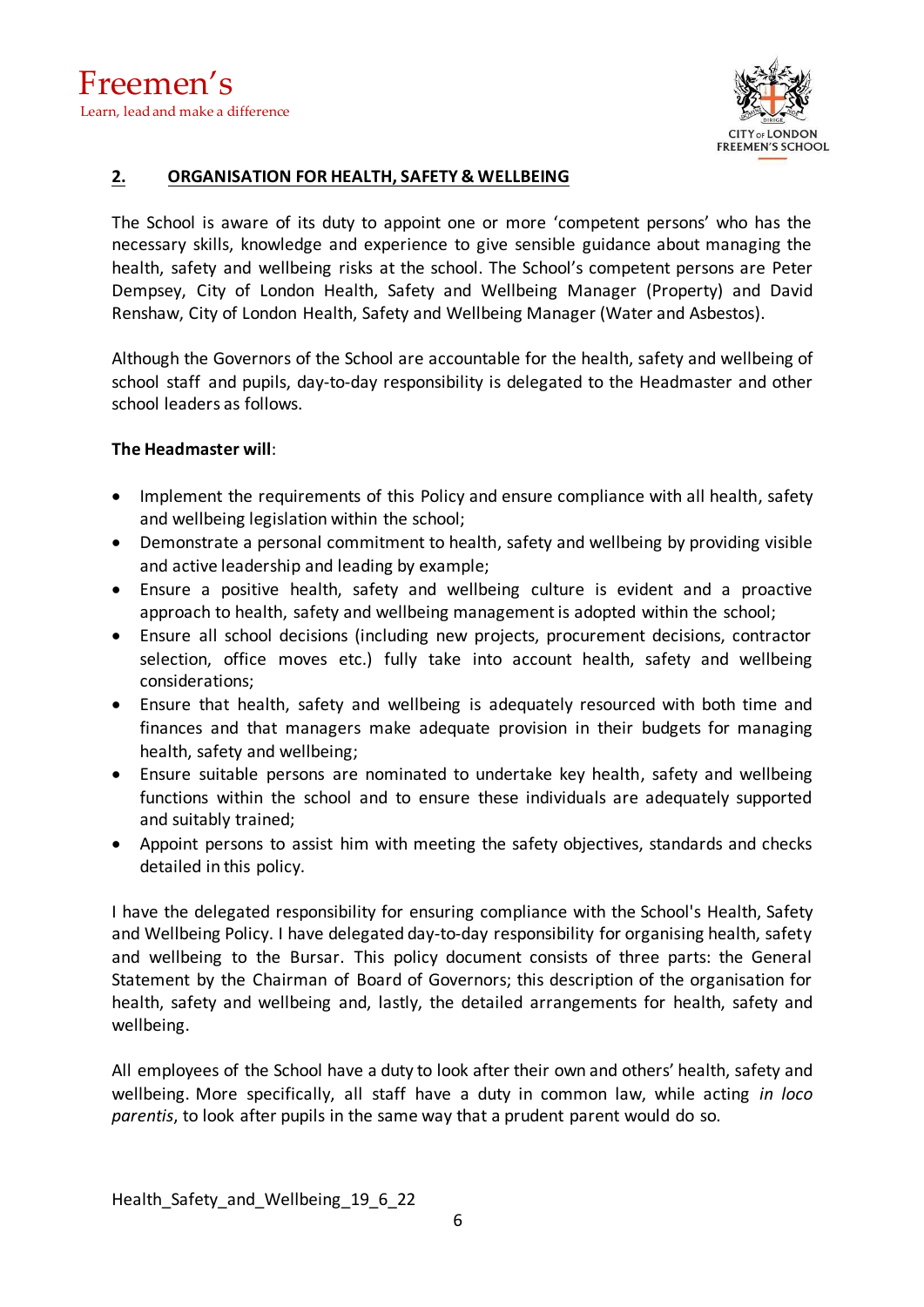

Delegated duties include:

# **2.1 Safety and Security**

- Building security (including alarms, CCTV, locking external doors and windows) the Bursar, who in turn has delegated day to day management to the Head of Operations;
- Preventing unsupervised access by students to potentially dangerous areas, such as the swimming pool, the science laboratories, the Gym and the design and food technology rooms – Facilities Manager and Heads of Department;
- Testing the chemical levels in the swimming pool water daily Facilities Manager and team.
- Controlling lone working after hours Bursar and Head of Operations;
- Ensuring that all visitors sign in at Reception and wear visitors' badges all staff, following guidelines published by Head of Operations and managed through Sodexo;
- Permits to Work implemented, where necessary, for physical works to the fabric of the buildings or on plant and equipment by contractors – Head of Operations, Facilities Manager and Head of Grounds and Gardens.

# **2.2 Vehicles/Transport**

- Control of loading bays, car parks and site traffic management Head of Operations / Sodexo;
- Compliance with City of London Corporation Transport Policy including vehicle; management – Bursar;
- Safe procedures for escorting pupils in minibuses: Deputy Head and Head of Operations;
- Maintenance of fleet: Head of Operations / Sodexo General Manager.

# **2.3 Accidents/Incidents**

- All reportable accidents/incidents/near misses should be reported in accordance with the City's Guidance on School's Accident and Incident Reporting by the member of staff present at the time via the CoL Report Line (**020 7332 1920**);
- Investigation of reportable accidents/incidents/near misses: Line Manager of reporting member of staff;
- Reporting notifiable accidentsetc. to the Health and Safety Executive (HSE) under Reporting of Injuries, Diseases and Dangerous Occurrences Regulations (RIDDOR)2013 –Bursar in consultation with the CoL Corporate Health, Safety and Wellbeing team;
- Arrangements for checking defibrillators and peripheral equipment School Nurse Managers. Checking that all first aid boxes and eye washes are kept replenished – First Aiders who last used the equipment.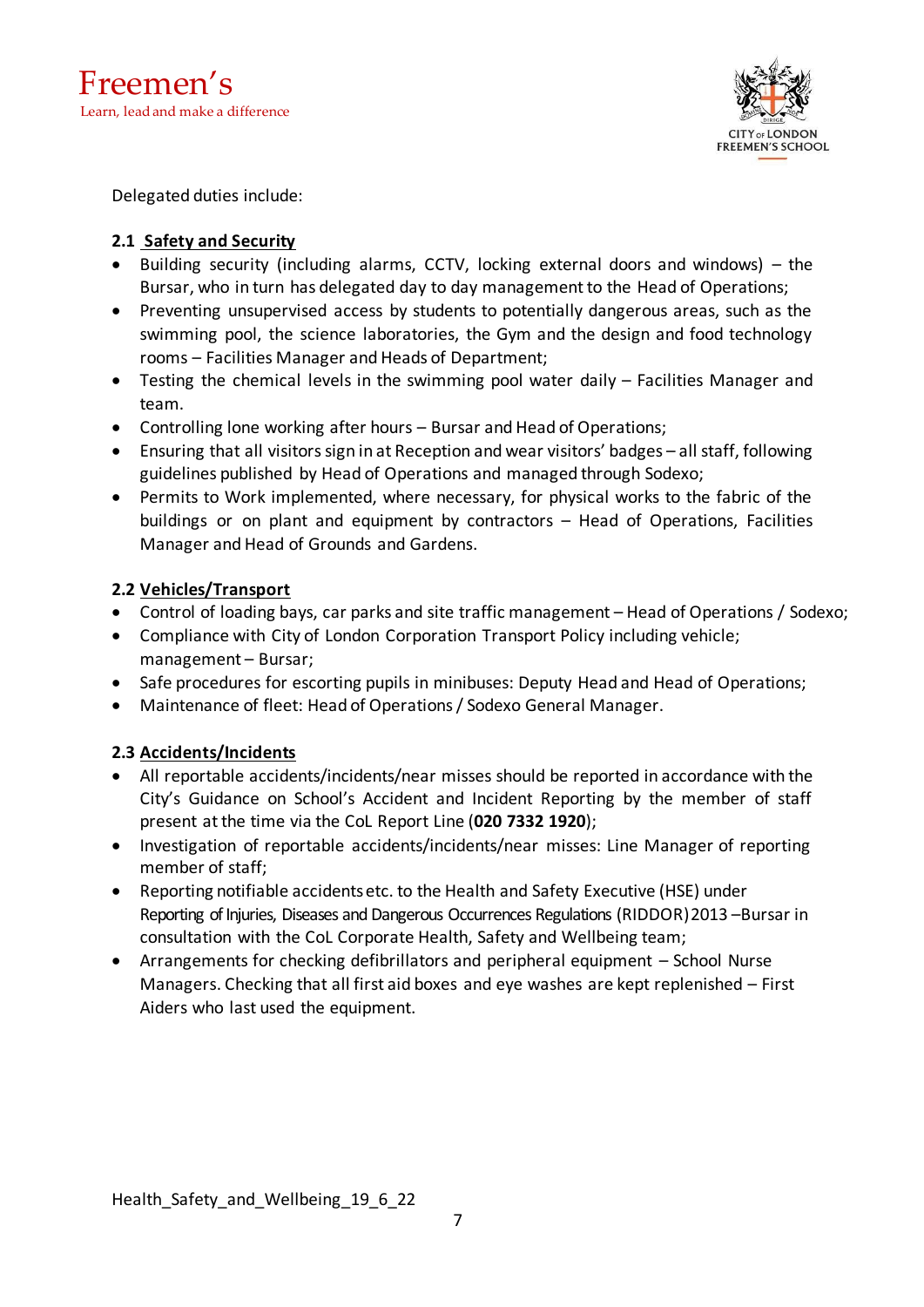

## **2.4 Fire Prevention**

- Keeping fire routes and exits clear Bursar, who in turn has delegated to Head of Operations and all staff;
- Fixed Electrical Safety Testing City Surveyor who will provide the school with a copy of current electrical installation certificates;
- Regular Portable Appliance Testing (PAT) City Surveyor / Suitably qualified on-site testers.
- Testing all fire alarms weekly and recording results Facilities Manager;
- Arranging an annual service and maintenance of alarms, smoke detectors, emergency lights, fire extinguishers and panic buttons – City Surveyor;
- Implementation of robust permits to work for all physical works on the fabric of the buildings / associated equipment including hot works – Head of Operations / Facilities Manager;
- All gas appliances and installations (boilers, kitchen equipment etc.) are regularly inspected, maintained and serviced by Gas Safe Registered Engineers – City Surveyor;
- Ensuring that flammable rubbish and combustible materials are stored away from buildings – Sodexo General Manager, Facilities Manager and all staff;
- Termly fire practices and emergency evacuation drills, combined with a programme of inducting new staff and students with emergency escape procedures and the presence of trained Fire Marshals help to ensure that the school can be safely evacuated in the event of a fire – Bursar / Head of Operations.
- Carbon Monoxide (CO) detectors will be installed, tested and maintained wherever there is sleeping accommodation – Facilities Manager and all staff;
- Switching off all kitchen equipment at the end of service Catering Manager;
- Checking that all Scientific and Design and Technology (DT) equipment is switched off at the end of the school day – Heads of Science and Design and Technology;
- Securing flammable materials used in teaching or maintenance in purpose-made, flameproof and secure containers – Heads of Science, Art and Design and Technology and Facilities Manager.

# **2.5 Water, Drainage etc**

The City Surveyor, together with the Facilities Manager, isresponsible for:

- Maintaining water quality. A sampling regime, using external contractors, isin place;
- Ensuring that drains, gutters etc are kept unblocked. Checking that all drain runs are clear using external contractors where necessary.

# **2.6 Risk Assessments**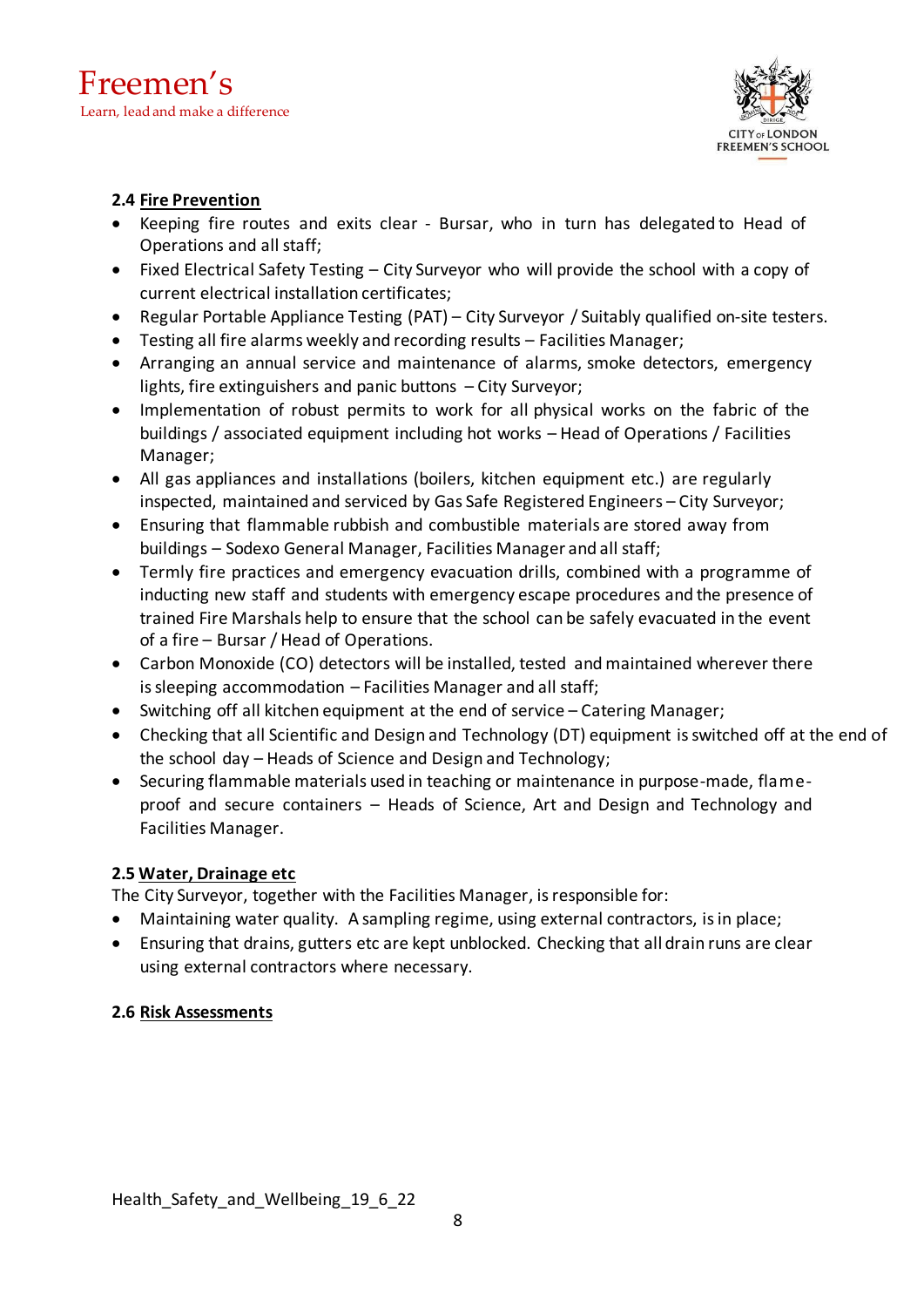

Responsibility for the maintenance of up-to-date and compliant risk assessments is as follows:

- Fire Bursar/Head of Operations (external fire risk consultant used);
- Legionella / Water Hygiene– City Surveyor/Facilities Manager;
- Educational visits Deputy Head (prior to trip departure) / Trip Leader (during trips);
- Catering and cleaning functions including Hazard Analysis Critical Control Points (HACCP) system of food hazard awareness and Control of Substances Hazardous to Health (COSHH) risk assessments and procedures – General Services Manager;
- Medical waste and sharps School Nurse Manager;
- Maintenance functions (including working at heights, electricity, manual handling, and building work, use of power tools, COSHH and flammable substances) - Facilities Manager;
- Medical gases, manual handling, first aid and management of medications School Nurse Managers;
- Asbestos Register/Surveys City Surveyor;

Note: Local Asbestos Management Plans (AMPs) are developed in consultation with the City Surveyor. The duty to manage asbestos in school is shared between the school and the City Surveyor. Asbestos surveys and re-inspections are completed by the City Surveyors department. The Facilities Manager has the day to day responsibility to ensure that anyone liable to disturb asbestos including staff and contractors are made aware of its presence, and what to do if they have any concerns;

- Lifting Equipment Facilities Manager/City Surveyor;
- Pressure vessels Facilities Manager/City Surveyor;
- Construction Works / Management of Contractors– Head of Operations/City Surveyor;
- Reprographics machines and copiers Interim Director of Technical Services;
- Boarding Accommodation Head of Boarding;
- Residential Accommodation City Surveyor/Facilities Manager.

Responsibility for the maintenance of up-to-date risk assessments for teaching in the following areas:

- Science– Heads of Science;
- All outdoor and indoor games and activities Director of Sport;
- Swimming Director of Sport;
- Fencing Director of Sport;
- Duke of Edinburgh Award Duke of Edinburgh Coordinator;
- Drama / Theatre– Director of Drama;
- Art (including COSHH and flammable materials) Head of Art;
- Music Director of Music;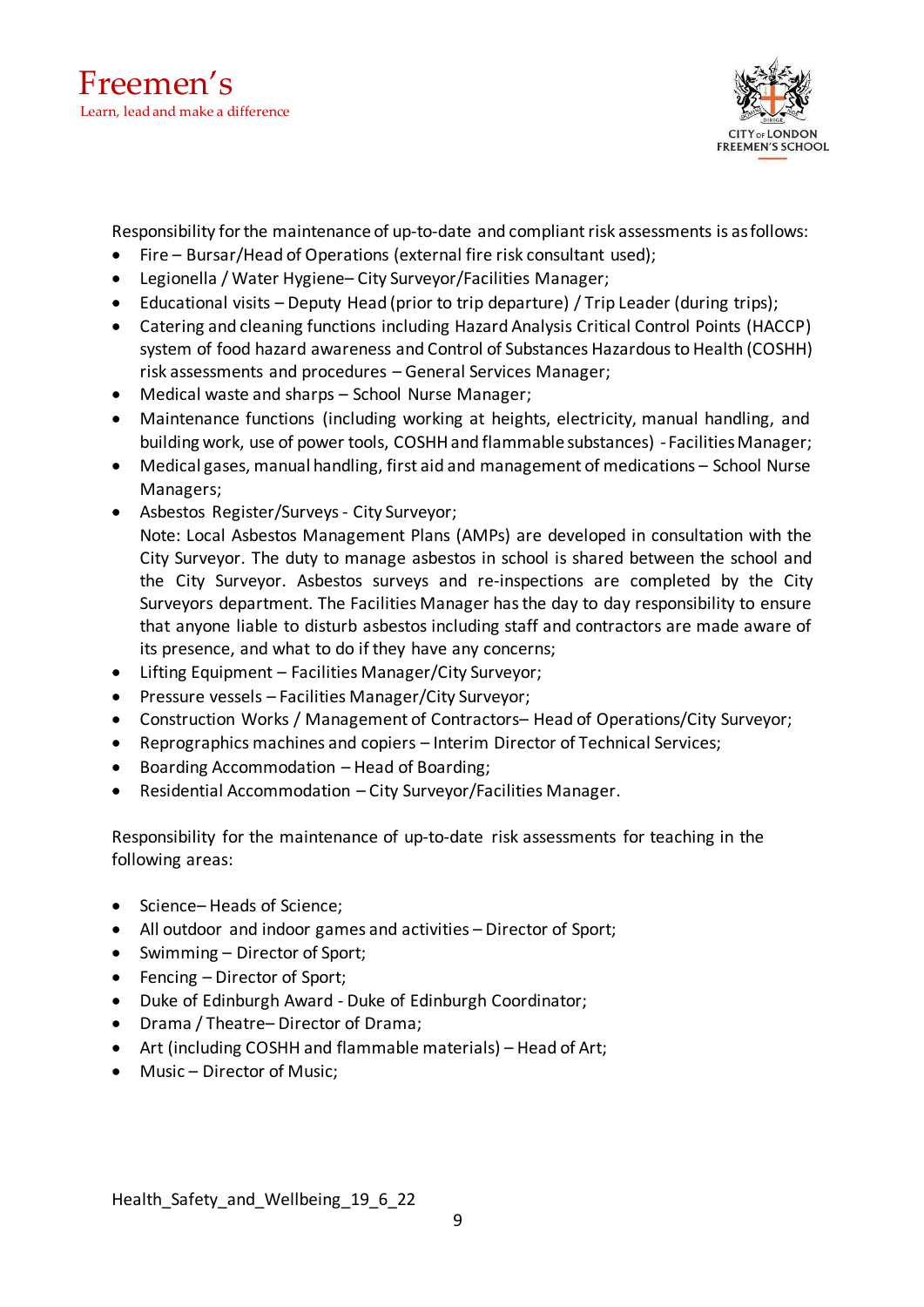

- Design Technology (including machinery, COSHH and flammable materials) Head of Technology;
- All visits and trips Deputy Head.

Full details of the School's procedures for identifying, assessing, recording, reducing and reviewing risks can be found in our dedicated *Risk Policy*.

# **2.7 Training**

Staff at Freemen's receive appropriate training in health, safety and wellbeing and the assessment of risk.Responsibility for organising and maintaining records of training is asfollows:

- Whole-staff refresher training Bursar
- Science-related health, safety and wellbeing training Heads of Science;
- Design Technology related training Head of Technology;
- Health, safety and wellbeing training for catering and cleaning staff Catering and Cleaning contractor;
- Briefing new students on emergency fire procedures Head of Boarding/Form Tutors;
- Briefing new staff on emergency fire procedures line managers in induction process;
- Inducting new staff in health, safety and wellbeing line managers in induction process;
- Identifying specific health, safety and wellbeing training needs of staff Heads of Department andLine Managers or Supervisors;
- First Aid training- School Nurse Managers.

# **2.8 Fault Reporting**

All members of staff are responsible for promptly reporting faults, deficiencies and anything that might present a significant risk to the welfare of pupils, staff and visitors. Other than in the most serious / urgent cases, this should be done through the ServiceDesk reporting system via [this link.](https://accounts.zoho.eu/signin?servicename=SDPOnDemand&hide_title=true&hideyahoosignin=true&hidefbconnect=true&hide_secure=true&serviceurl=https%3A%2F%2Ffreemens.sdpondemand.manageengine.eu%2Fjsp%2Findex.jsp&signupurl=https%3A//freemens.sdpondemand.manageengine.eu/SignUp.sd%3FwithHeader%3Dtrue&portal_id=20066206466) School Council Representatives also have access to the system and are encouraged to use on behalf of the pupils whom they represent.

## **External Advisorsfor Health, Safety and Wellbeing**

The City Surveyor's Department, including the City Corporation's Head of Health and Safety (Property) Peter Dempsey, Head of Health, Safety and Wellbeing (David Renshaw) and Fire Safety Advisor (Terence Short), and external consultants provide advice on matters of health, safety and wellbeing as required:

• The City Surveyor gives advice on the external fabric of the school;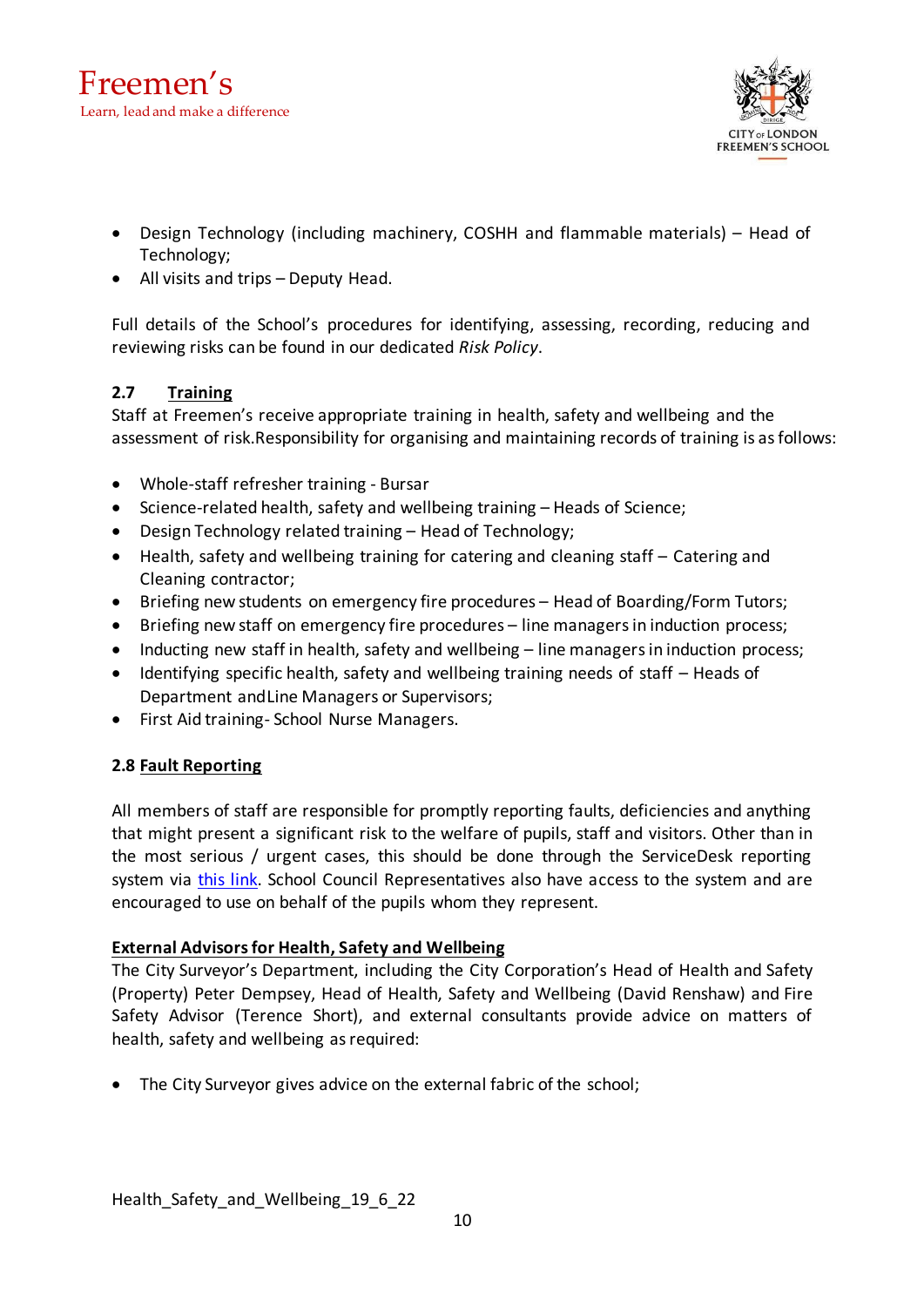

- The City Surveyor monitors and services the school's plant, equipment and lifts as required;
- All gym and fitness equipment and machinery used in sport is serviced annually as arranged by the Facilities Manager;
- Adherence to health, safety and wellbeing in catering and cleaning is subject to external inspection by the Environmental Health Officer.

In addition, the catering contractor arranges for:

- An external professional to take swabs of all knives, chopping boards and other kitchen equipment three or four times a year, and report on those findings;
- An independent hygiene and safety audit of food storage, meal preparation and food serving areas three times a year;
- Professional advice froma dietician on healthier food, menu planning and special diets as needed;
- The professional deep cleaning of all equipment, high level cleaning of all cooking, food preparation and storage surfaces, areas etc once a year;
- Appropriate pest control measures to be in place;
- The Bursar/Head of Operations has a professional fire risk assessment which is updated at least every 5 years;
- In addition to the weekly fire alarm tests, the alarm system, together with all smoke detectors, carbon monoxide alarms, emergency lighting, extinguishers and panic buttons are tested quarterly by a qualified contractor;
- The City Surveyor arranges for a professional risk assessment for water/legionella;
- The Radiation Protection Supervisor (RPS) (Schools) is the Head of Physics. He is responsible for ensuring compliance with the Ionising Radiation Regulations 2017 including the requirement for appointing a suitable Radiation Protection Adviser (RPA) to provide competent advice;
- All work on gas boilers, appliances and installations is carried out by suitably competent Gas Safe registered engineers;
- All lightning protection and earthing conform to BS EN 62305. It is tested annually by a specialist contractor;
- NICEIC qualified Electrical Engineers inspect and maintain electrical installations all of which are RCB protected and meet the requirements of BS7671:2018 IEE wiring regulations. Current electrical test certificates are held for all areas of the school.

The City of London Corporation's competent person for advice on water hygiene/asbestos is David Renshaw, Health, Safety and Wellbeing Manager.

The Radiation Protection Officer (RPO) is Peter Dempsey, Head of Health and Safety (Property),City of London Corporation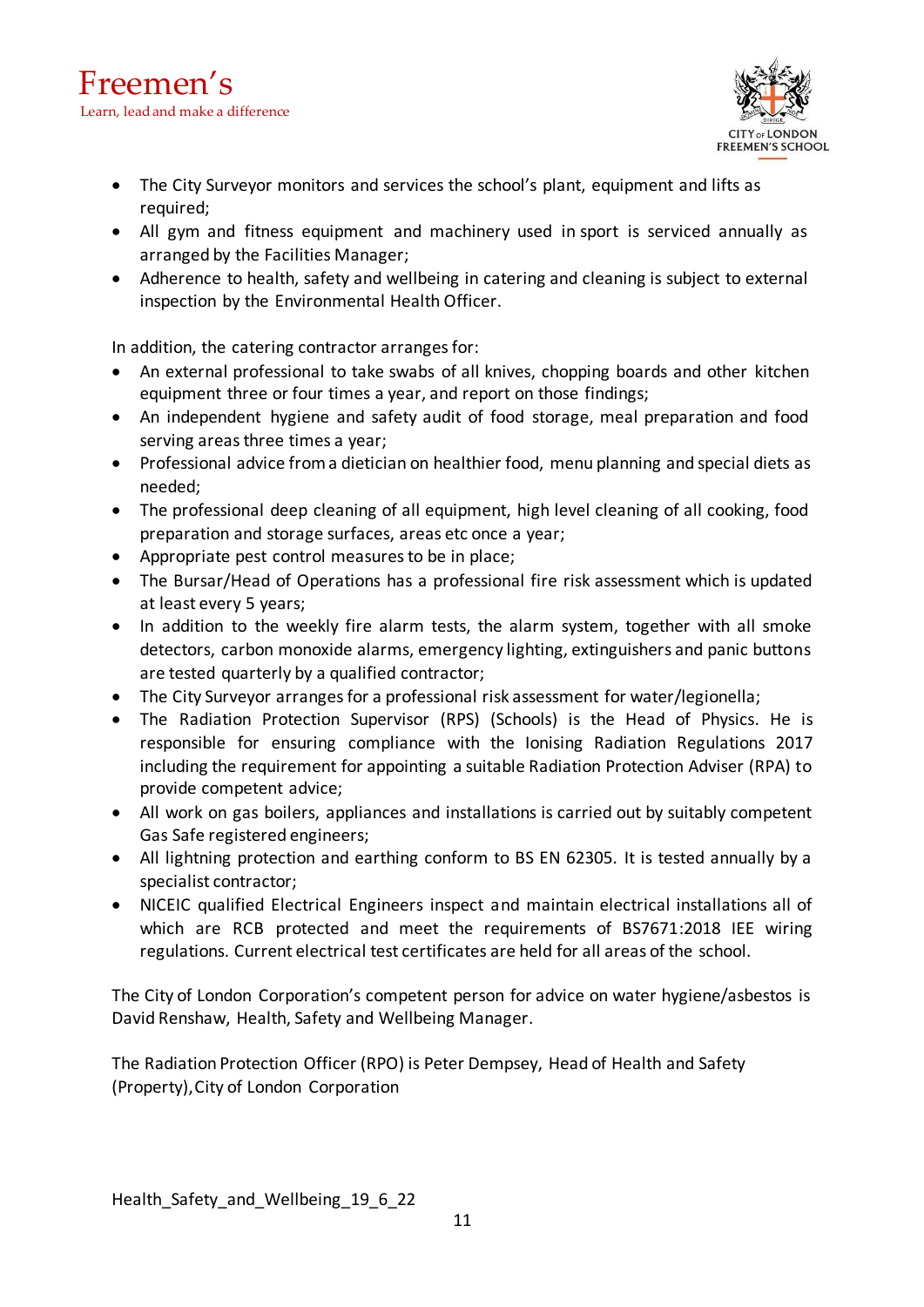

Compliance information is available from the CoL CONCERTO Portal. Follow this link to selfregister for access [Login \(concerto.co.uk\)](https://cityoflondon.concerto.co.uk/login.aspx)

Responsibility for liaison with the Freemen's School Association (FSA) on health, safety and wellbeing matters lies with the Bursar.

## **Health & Safety Co-ordinator**

The Head of Operations is the school's health, safety and wellbeing Co-ordinator. In this capacity he is responsible for the submission of the CoL Annual Certificate of Assurance (ACA) the results ofwhich are to be reported to the Health, Safety and Wellbeing Committee.

## **Termly safety assurance inspections of curriculum areas**

Termly safety assurance inspections are undertaken by the Deputy Head (Academic) with the Head of Operations, the results of which are to be reported to the Health, Safety and Wellbeing Committee.

## **Periodic site inspections**

The Deputy Head, Head of Operations and Facilities Manager conduct termly 'walkaround' inspections of the site to identify anything unsafe or which, if left unremedied, could become unsafe.

## **Health, Safety and Wellbeing Committee**

I have set up a school Health, safety and Wellbeing Committee which meets once a term under the chairmanship of the Bursar. The Governor who is responsible for health, safety and wellbeing attends these meetings whenever possible. The members of the Committee are:

- Headmaster **Roland Martin**
- 
- Deputy Head Stuart Bachelor
- Bursar (Chair) Charles Hurtley
- HR Manager Anna Atkins
- Head of Operations **Edward Kennedy**
- School Nurse Managers **Kate Lynch, Liz Holmden**
- Staff Representative Steve Sarsfield
- Head of Technology, Engineering and Design Steve Sarsfield
- 
- Head of Sports Tim Deakin
- General Services Manager (Sodexo) and adele Da Silva Medina

• Governor **Communist Communist Communist Communist Communist Communist Communist Communist Communist Communist Communist Communist Communist Communist Communist Communist Communist Communist Communist Communist Communist** • Heads of Science (on rotation) James Hallam, Alex Mistry, John Graham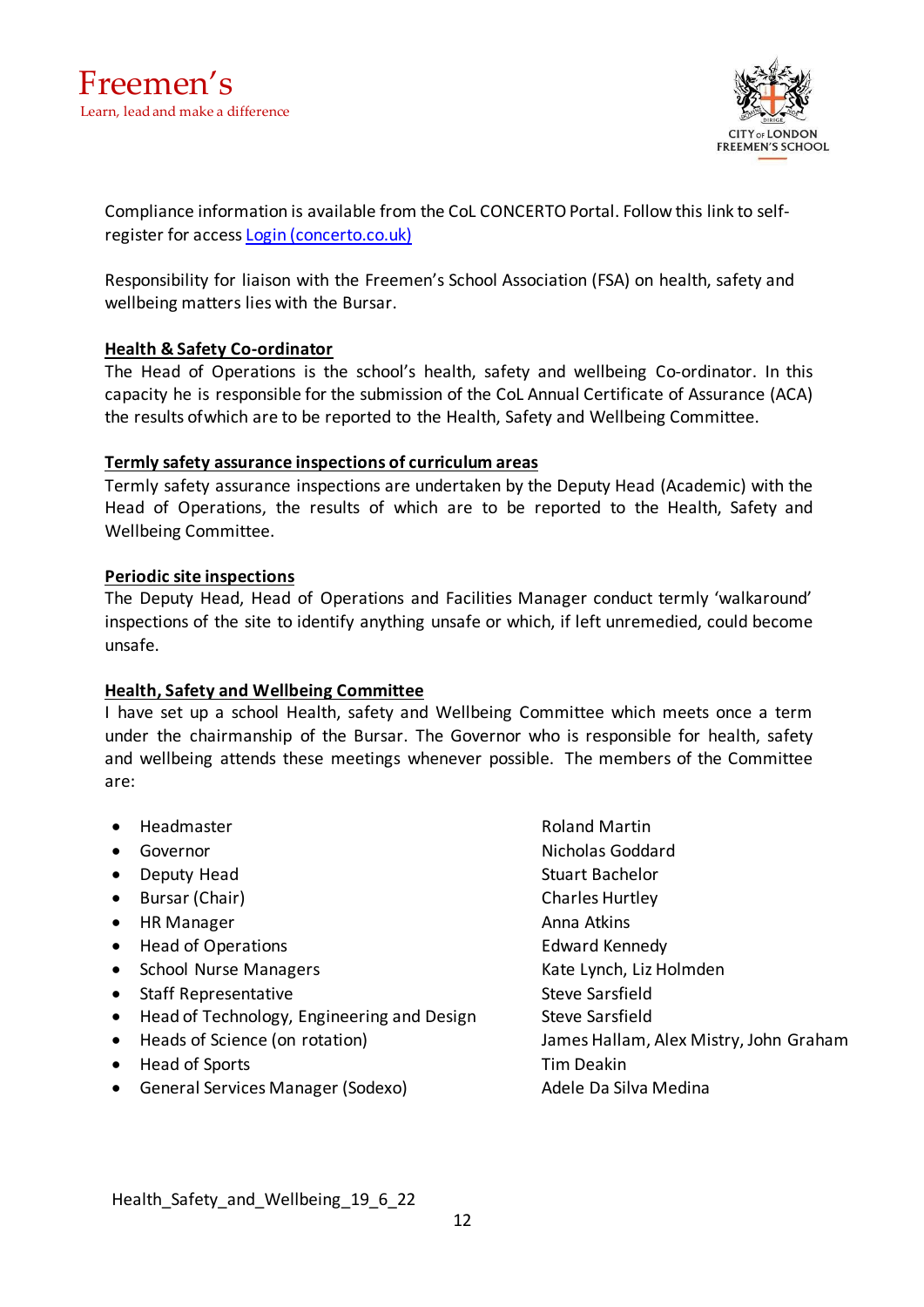

The role of the Committee is to:

- Discuss matters concerning health, safety and wellbeing including changes in regulations and guidance;
- Monitor the effectiveness of health, safety and wellbeing within the school;
- Review accidents and near misses and discuss preventative measures;
- Review and update risk assessments;
- Review safety assurance inspection reports;
- Discuss training needs / requirements;
- Monitor the implementation of professional advice;
- Assist in the development of safety rules and safe systems of work;
- Monitor communication and publicity relating to health, safety and wellbeing in the workplace;
- Encourage suggestions and reporting of defects by all members of staff.

Signed: **Headmaster Headmaster** 

Date: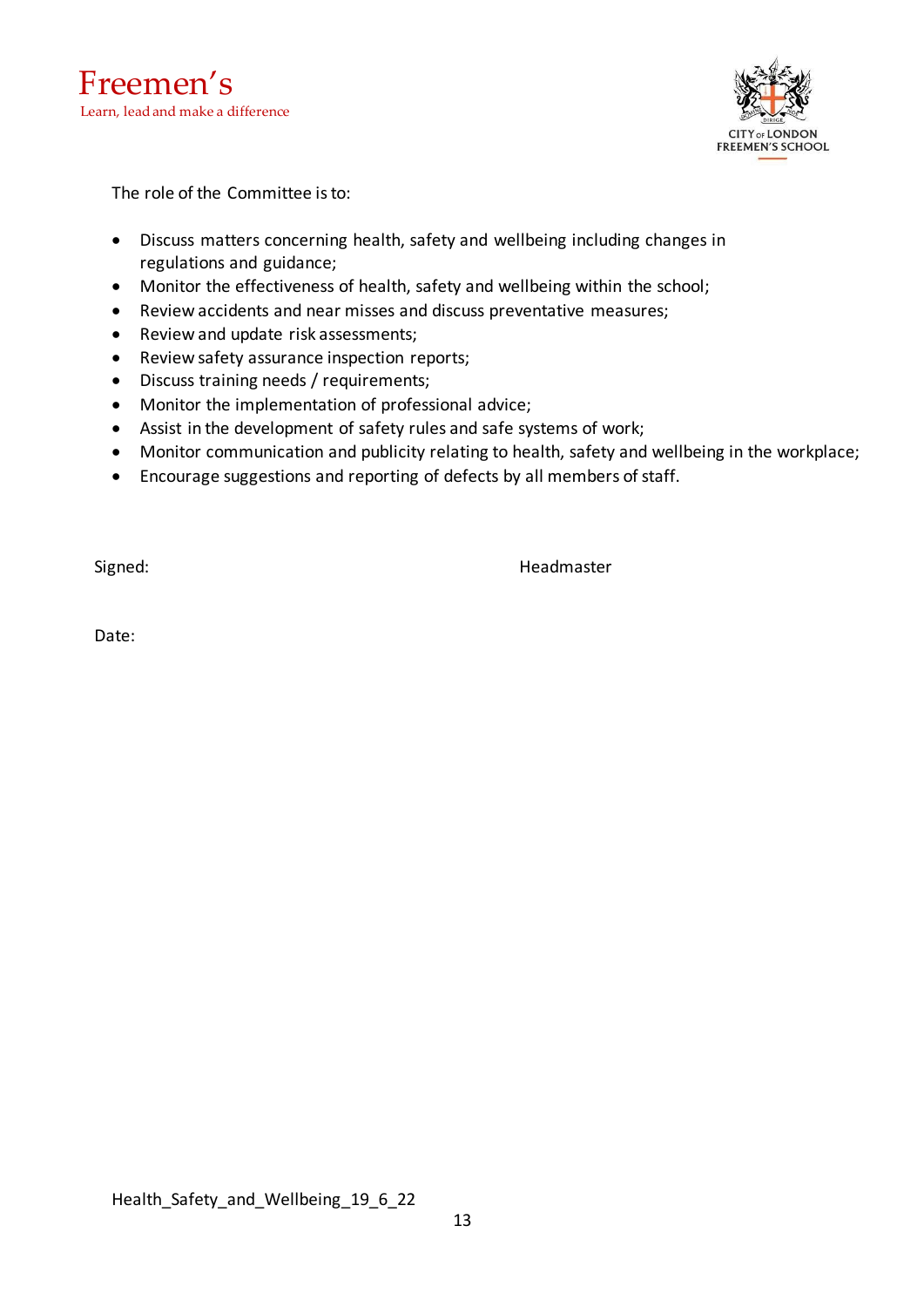

ANNEX TOPART 2

## **DIAGRAM SHOWING THE ORGANISATION FOR HEALTH, SAFETY AND WELLBEING**



#### **Whole School community** Staff, Students, Governors, Visitors, Volunteers, Contractors working on site

Health Safety and Wellbeing 19 6 22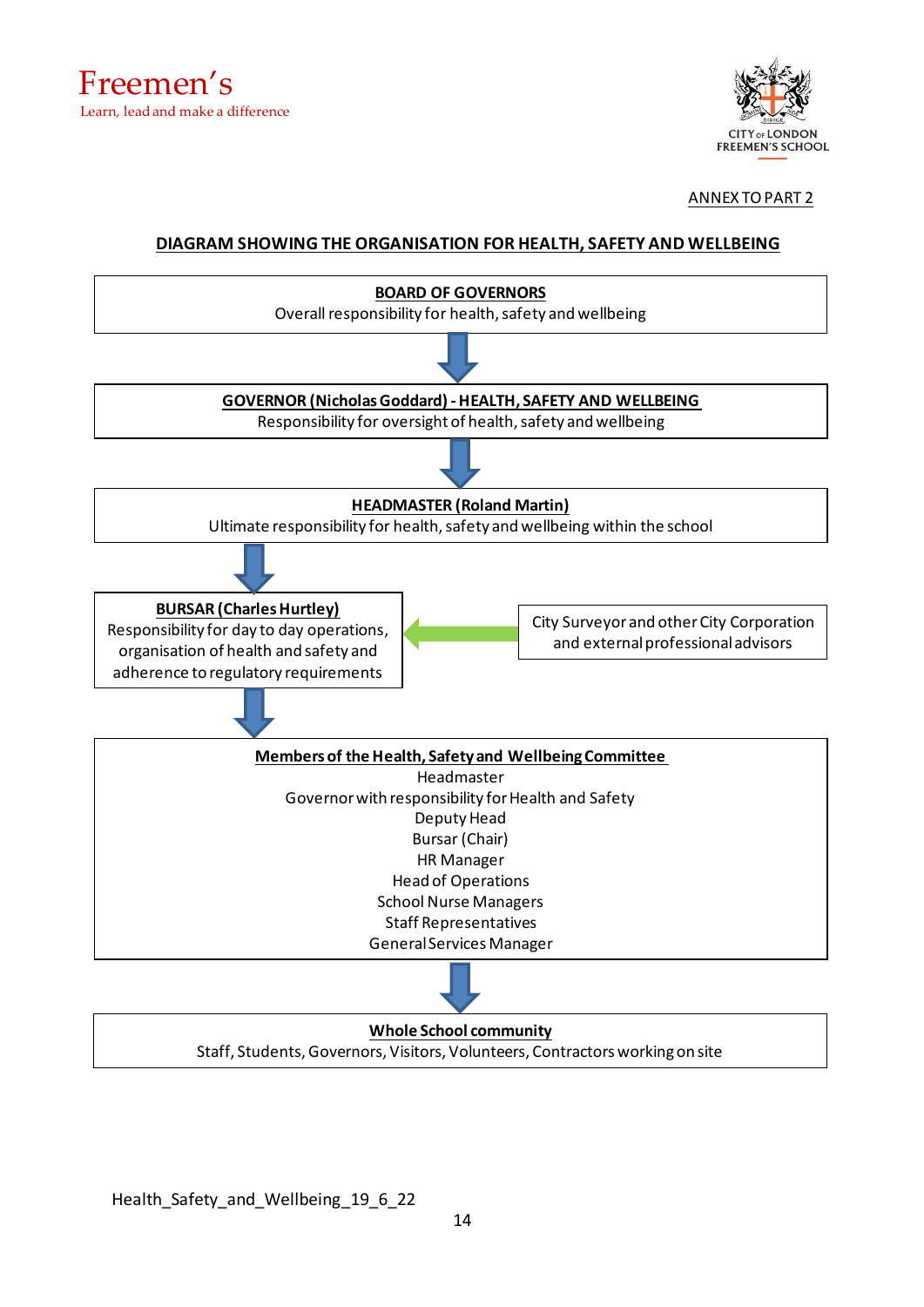

## **3. SPECIFIC ARRANGEMENTS FOR HEALTH, SAFETY AND WELLBEING**

The following areas and activities present identified and significant risks. As a consequence, students are not allowed unsupervised accessto:

- PE: where the Director of Sport keeps risk assessments for all outdoor and indoor games, swimming, gymnastics, dance and fencing. Records of training and qualifications in lifeguarding and other subject specific training are kept;
- Science: where the Heads of Science subjects keep risk assessments for all experiments and the use and storage of equipment. CLEAPSS (Consortium of Local Authorities for the Provision of Science Services) Hazcards are kept on the use and safe storage of all chemicals. Science HODs keep records of all subject-specific training by teachers and technicians;
- Design and Technology: where the Head of DT keeps risk and COSHH assessments for all activities, the use of all equipment and machinery and the safe storage of flammables. Records of staff training are kept;
- Art: where the Head of Art keeps risk and COSHH assessments. Records of staff training are kept;
- Drama/Theatre: where the Head of Drama keeps risk assessments for the lighting box, the safe construction, movement, building and dismounting of scenery, props and staging. Records of staff training are kept;
- Kitchen Area: where the General Services Manager keeps risk assessments for all activities, safe use and storage of equipment and flammables, COSHH procedures of chemicals and other products. Records of staff training are kept;

We draw on a range of policies at corporate and local level to address the different areas of health, safety and wellbeing:

- Accident investigation, including statutory reporting under RIDDOR 2013- *Guidance on Reporting Schools Accidents, Incidents and Dangerous Occurrences*
- Asbestos- *City of London Asbestos Policy*
- Chemical Plume- *Marauding Terrorist Attack and Lockdown Policy*
- Contractors on site- *City of London Control of Contractors Policy*; Freemen's Procedures for Contractors on School Premises
- Control of Substances Hazardous to Health (COSHH)- HSG 54 *City of London COSHH Guidance*
- Dangerous dog loose on site- *Marauding Terrorist Attack and Lockdown Policy*
- Display Screen Safety- *City of London Display Screen Equipment Policy*
- Electrical Safety- *City of London Building Compliance Standards*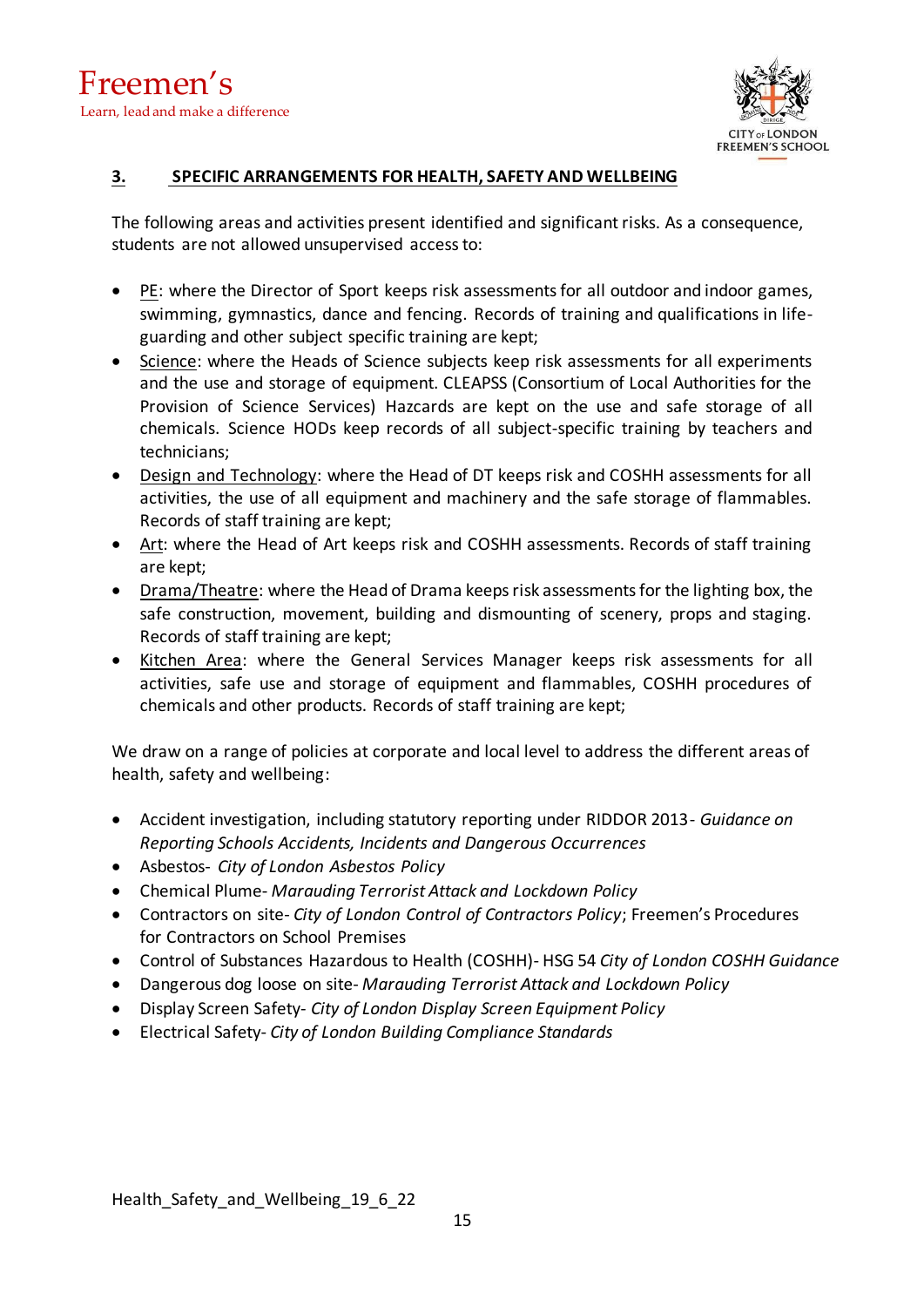

- Emergencies involving health, safety and wellbeing- *Business Continuity Plan* and *Critical Incident Management*
- Fire safety- *City of London Fire Safety Policy; Freemen's Fire Policy*
- Gas Safety; *City of London Building Compliance Standards*
- Health, Safety and Wellbeing *Corporate HSP 1 - Health, Safety and Wellbeing Policy*
- Infection Control- *City of London Draft Infection Control*
- Influenza Pandemic Contingency Plan- *Emergency Management Plan*
- Legionella/Water Hygiene- *City of London Building Compliance Standards* and *Control of Legionella Policy*
- Letting and Hiring- Freemen's *Safeguarding Policy; City of London Procurement Code*
- Lightning Protection- *City of London Building Compliance Standards*
- Lifting Equipment- *City of London Building Compliance Standards*
- Lone working and Preventing Violence- *Corporate HSP 4 Lone working and Preventing Violence Policy G 19 Guidance: Lone Working;* Freemen's *Security, Access Control, Workplace Safety and Lone Working and CCTV Policy*
- Manual handling- *City of London HSG 24 - Manual Handling Risk Assessment*
- Marauding Terrorist Attack- Freemen's *Marauding Terrorist Attack and Lockdown Policy*
- Occupational Health- Corporate *Occupational Health and Welfare policy*
- Pesticides- *City of London COSHH Guidance*
- Portable Appliance Testing (PAT)- *City of London Building Compliance Standards*
- Pressure vessels- *City of London Building Compliance Standards*
- Risk- *Freemen's Risk Policy*
- Security- Freemen's *Security, Access Control, Workplace Safety and Lone Working and CCTV Policy*
- Slips and Trips- *City of London Health, safety and wellbeing Policy Guidance on Prevention of Slips,Trips and Falls*
- Swimming pool safety- *Corporate Pool Water Quality, Freemen's Pool Standard Operating Procedures*
- Vehicles and on-site movements- *City of London Transport Policy*; Freemen's *Vehicles Policy*
- Work Experience for Students- *City of London Managers' Guide to Work Experience* and *Work Experience Health, safety and wellbeing*
- Working at Height- HSP 8 Corporate Safe *Working at Height Policy*

Signed: Bursar Bursar Bursar Bursar Bursar Bursar Bursar Bursar Bursar Bursar Bursar Bursar Bursar Bursar Bursar Bursar Bursar Bursar Bursar Bursar Bursar Bursar Bursar Bursar Bursar Bursar Bursar Bursar Bursar Bursar Burs

Date: